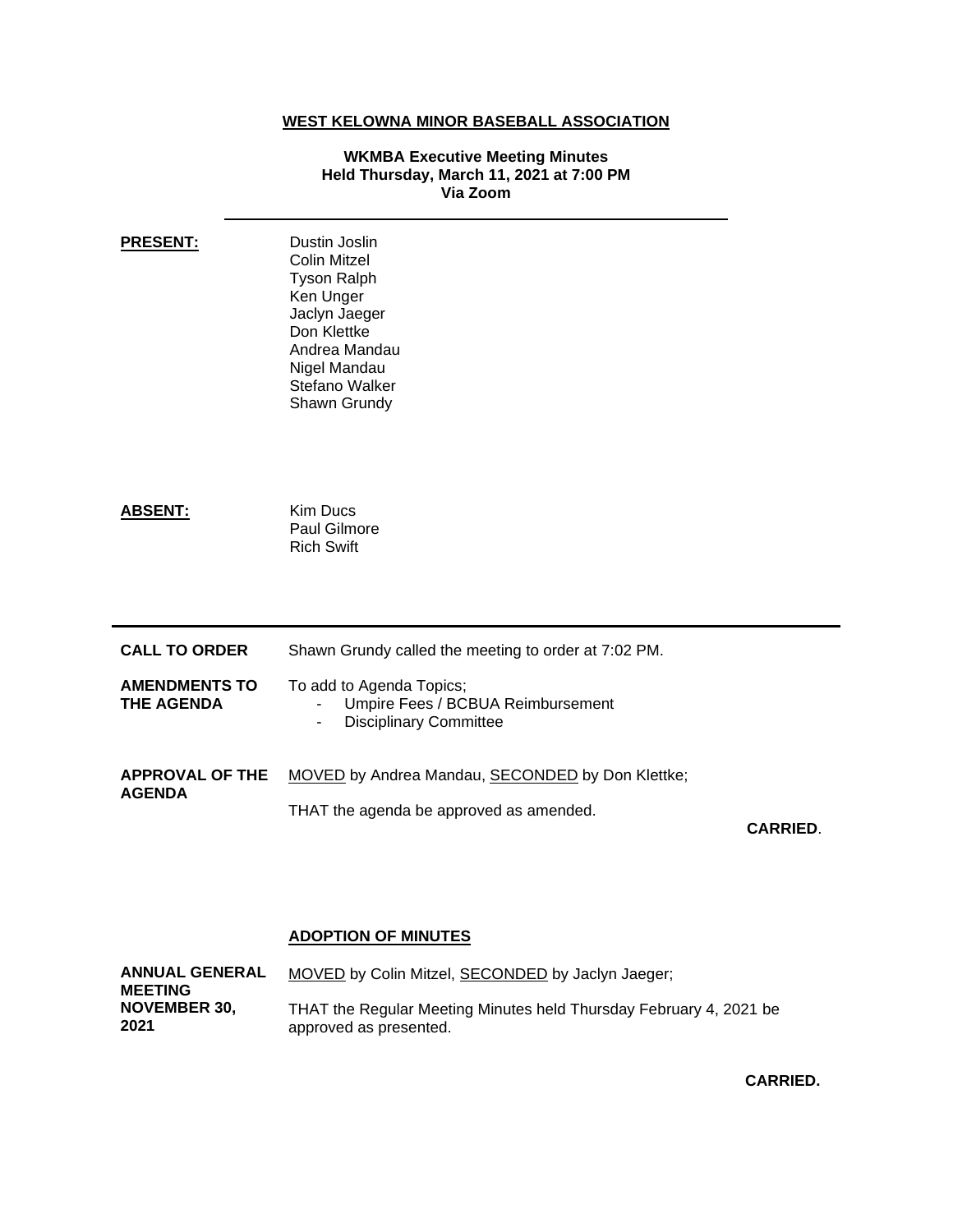## **AGENDA TOPICS**

| <b>FINANCIAL</b><br><b>REPORT</b>   | Treasurer - Dustin Joslin<br>General account at \$17,800 and gaming account at \$20,400. Stripe<br>account approximately \$41,000 (this year's registrations), have not<br>moved any over just in case season is cancelled again.<br>Few refunds issued due to duplicate registrations and withdrawals.<br>-<br>Very smooth through Stripe thus far.<br>Went through list of registrants just before meeting, 47 missing fees.<br>-<br>Dustin to send out list to division directors after it closes on the 15th<br>Don: Brought up the possibility of adding a deadline to pay? Dustin,<br>never have in the past, just keep contacting them and they eventually<br>pay. No one on waitlist at this point to encourage quicker payment.                                                                                                                                                                                           |
|-------------------------------------|------------------------------------------------------------------------------------------------------------------------------------------------------------------------------------------------------------------------------------------------------------------------------------------------------------------------------------------------------------------------------------------------------------------------------------------------------------------------------------------------------------------------------------------------------------------------------------------------------------------------------------------------------------------------------------------------------------------------------------------------------------------------------------------------------------------------------------------------------------------------------------------------------------------------------------|
| <b>DIRECTOR'S</b><br><b>REPORTS</b> | 7U - Ken Unger<br>Around 72 signed up. Waiting on what fields he's going to be on,<br>question on whether he'll have to break up to keep it below 50, breakup<br>could be Mon - Wed and Tues - Thursday<br>Colin and Tyson to chat about field allocation on weekend<br>$\blacksquare$<br>Have Hudson Rd from Mon-Thurs<br>Will chat with Stefano about importing, setting up teams through the<br>-<br>Teampages software.<br>9U - Tyson Ralph<br>Numbers are around mid 60's, plan to cap at 72<br>Will be Tues-Thurs<br>Fields will likely be WFN, Chief Tomat, Cousins (Peachland) and<br>Hudson on Tues/Thurs<br>11U - Jaclyn Jaeger<br>Numbers at 51. Have had some questions about registration, moving<br>up and moving down.<br>13U- Stefano Walker<br>Approximately 40 kids, planning for one AA and a couple A teams<br>15U - Dustin Joslin<br>33 kids registered as of tonight. 14 interested in AA team, may lose 1-2 |
|                                     | to COMBA AAA. Leaves around 19 kids for house level, would be best<br>to have at least 22<br>AA: spoke with BC Minor, 29 AA teams across the province and starting<br>-<br>to build schedule. Hoping to start April 10 <sup>th</sup> (contingent on health<br>orders), will set up cohorts so will likely just be WK and COMBA. Roster<br>has to be in before April 1st<br>Will discuss main field allocation with Nigel<br>-                                                                                                                                                                                                                                                                                                                                                                                                                                                                                                      |
|                                     | 18U - Nigel Mandau<br>18 players as of today, 11 want to play AAA. Contacted Summerland to<br>see if we can get a house team combined. COMBA will cut 8-9 kids                                                                                                                                                                                                                                                                                                                                                                                                                                                                                                                                                                                                                                                                                                                                                                     |

from their program, will be invited to come try out with us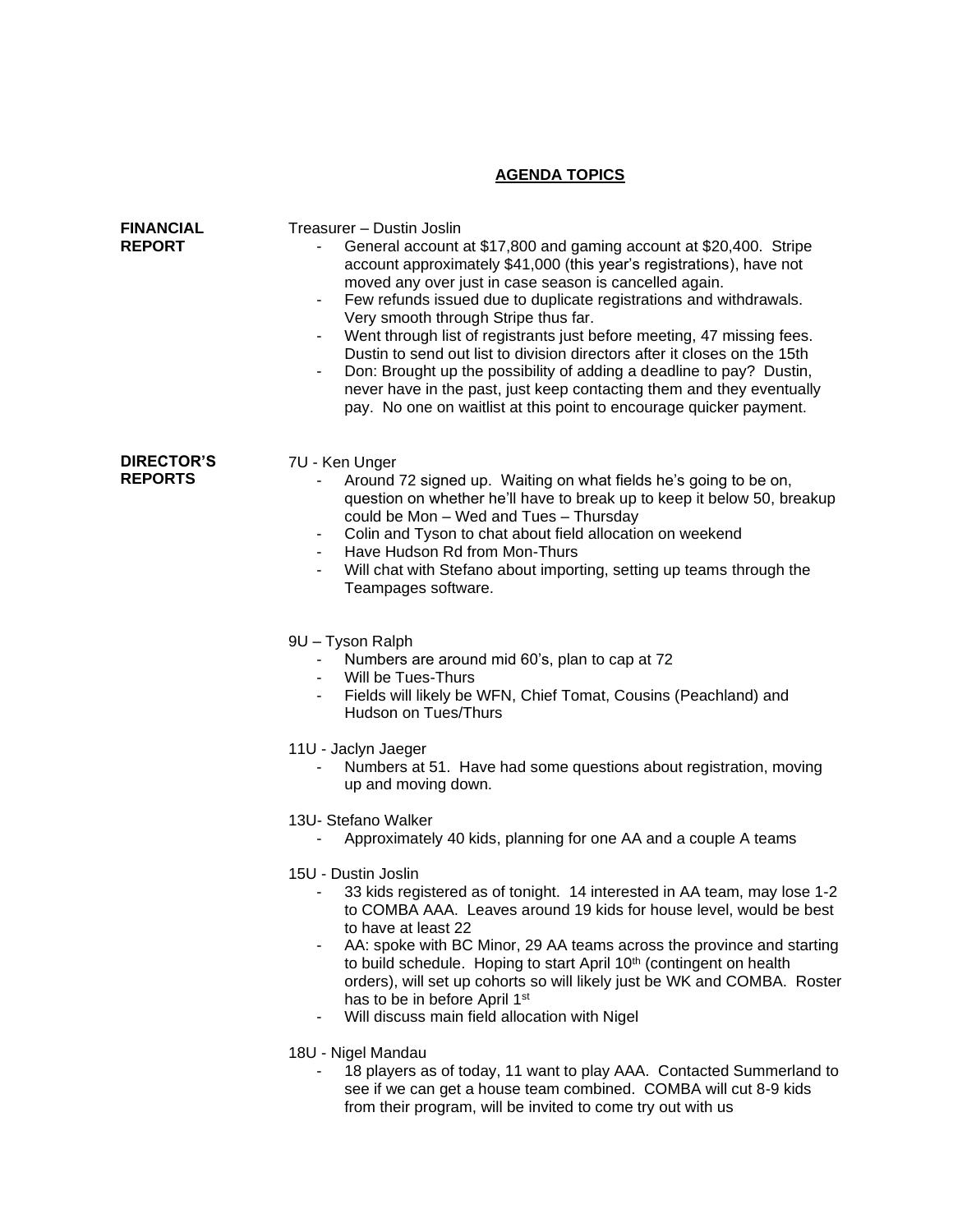- Set up for tryouts. Splitting dome with 15U on 28<sup>th</sup> and 31<sup>st</sup>.
- Tryouts: 13U trying to get it done outside. Nigel noted concerns with idea, fields don't open soon enough.

1 st VP – Vacant

2<sup>nd</sup> VP - Don Klettke

Nothing to report.

Registrar – Vacant

Webmaster - Stefano Walker

- Asked Directors to contact him if they want anything added.
- Some new features for making teams, etc. Will potentially try out with 7U.

Uniforms - Colin Mitzel (report attached, only extra discussion noted below)

Suggested a minor fee for Chevy's to collect for the more expensive pants? Don – might be a pain for Chevy's, haven't told anyone yet so will wait til next season

Equipment - Kim Ducs / Paul Gilmore

- Report via email: charged quad battery and got running, two new chargers for Zooka batteries purchased
- Stef: asked if balls are available, was suggested to contact Equipment Directors.

Tournaments – Vacant (responsibility of Division Directors)

Head Coach - Rich Swift

- Nothing to report.

Umpire in Chief - Don Klettke

- Discussion ensued as per agenda item *Umpire Fees and BCBUA Reimbursement* 

Concession - Vacant

Fundraising – Vacant

Colin: Looked into the hockey pool item discussed last meeting. Confirmed it's something we can do after all. Will look at in the fall or regular season

Valley of Champions Rep - Andrea Mandau

- Update from last meeting, connected with Todd Russell (head of VOC)
- VOC earmarks a maximum of \$2000 per association used for coaches training (cost, travel and accommodation). Submit receipts afterwards.
- He didn't really get into it about how much is there or whether it can be used elsewhere, will reach out for more info with Colin. Will also ask about NCCP and confirm it can be used for that.
- Dustin wondering if we can use it for the NCCP with Rich collecting some receipts for those that've completed some courses. Hold them all and then submit all at once.